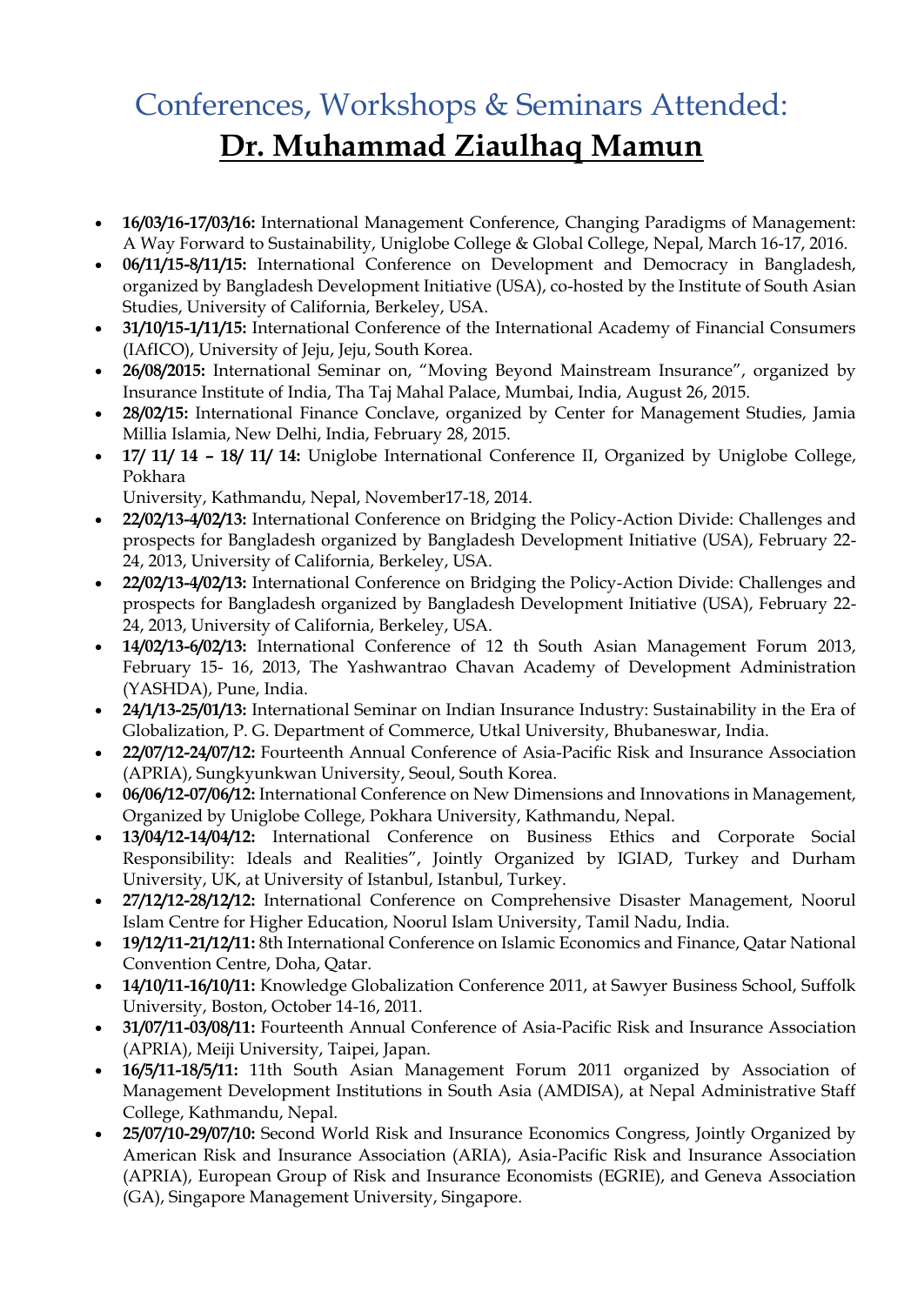- **9/10/09-10/10/09:** A Research Paper titled, "Prospects and Problems of Medical Tourism in Bangladesh", presented at the BDI-DDBF-Ash Institute Conference 2009, at JFK School of Government, Harvard University, October 9-10, 2009.
- **25/06/09:** A Paper titled "Poverty and Income Inequality in Developing Countries: A political Economic Perspective", presented at the "One Day international Workshop on Developing Economies" held in Department of Economics, University of Venice, Venice, Italy.
- **16/11/08-18/11/08:** A Paper titled "A Manager-Stockholder Dilemma in a Developing Country: A Case Study of Bangladesh", Presented at the "Forth international Corporate Responsibility Conference" held in Doha, Qatar, organized by Carnegie Mellon University of Qatar, Carnegie Bosch Institute, USA, and Qatar Foundation.
- **13/06/08-14/06/08:** A Paper prepared for Presented at the "Bangladesh in the 21 st century international conference" held by the Ash Institute for Democratic Governance and Innovation, John F. Kennedy School of Government, Harvard University, Boston, USA.
- **01/05-03/05, 2008:** 2008 Academy of Business and Information Technology (ABIT) Conference, Monroeville, Radisson Hotel, Pittsburgh, USA.
- **26/01/08-27/01/08:** Association of Management Development Institutions of Bangladesh (AMDIB) FORUM 2007 at Institute of Business Administration (IBA), Rajshahi University, Rajshahi, Bangladesh.
- **05/10/07:** Invited speaker at the International Conference on Brand Management, Branding in Emerging Economies, University Institute of Technology, Institute of Management in Kerala, University of Kerala, India.
- **24/09/2007:** Subregional Workshop on ILO/NORAD Studies on Policy Environment and Growth of Micro & Small Enterprises (MSEs) in India, Nepal, Bangladesh and Srilanka, IHC, New Delhi, India.
- **22/07-25/05, 2007:** Eleventh Annual Conference of Asia-Pacific Risk and Insurance Association (APRIA), National Chengchi University, Taipei, Taiwan.
- **05/01-07/01, 2007:** International Conference on Operational Research as Competitive Edge, Operations Research Society of India (ORSI), Heritage Institute of Technology, Kolkata, India.
- **30/7-2/08, 2006:** Tenth Annual Conference of Asia-Pacific Risk and Insurance Association (APRIA), Meiji University, Tokyo, Japan
- **27/04-29/04, 2006 2006:** Academy of Business and Information Technology (ABIT) Conference, Monroeville Radisson Hotel, Pittsburgh, USA.
- **16/1-18/1, 2006:** APORS (Asia Pacific Operations Research Society) Conference, Dusit Hotel, Metro Manila, the Philippines.
- **17/11-20/11, 2005:** Association of Global Business Annual Conference 2005, Wyndham Miami Beach Resort, Florida, USA.
- **9/9-11/9, 2005:** 1st Biennial Conference Proceedings of the Center for Entrepreneurship and Small Business Management, Maharshi Dayanand Saraswati University, Ajmer, Rajasthan, India.
- **7/8-11/8, 2005:** First World Risk and Insurance Economics Congress Jointly Organized by American Risk and Insurance Association (ARIA), Asia-Pacific Risk and Insurance Association (APRIA), European Group of Risk and Insurance Economists (EGRIE), and Geneva Association (GA), Sheraton City Centre Hotel, Salt Lake City, Utah, USA.
- **28/4-30/4, 2005 2004:** Academy of Business and Information Technology (ABIT) Conference Monroeville Radisson Hotel, Pittsburgh, USA.
- **01/8-01/11, 2005:** XXXVII Annual Convention of the Operational Research Society of India, Indian Institute of Management (IIM), Ahmedabad, India.
- **18/7-21/7, 2004:** Eighth Annual Conference of Asia-Pacific Risk and Insurance Association (APRIA), Lotte Hotel, Seoul, South Korea.
- **22/4-24/4, 2004 2004:** Academy of Business and Information Technology (ABIT) Conference, Monroeville Radisson Hotel, Pittsburgh, USA.
- **20/7-23/7, 2002:** Seventh Annual Conference of Asia-Pacific Risk and Insurance Association (APRIA), July 20-23, 2003, Chulalankan University, Bangkok, Thailand.
- **24/04-26/04,2003:** Sixth Convention of Strategic Management Forum on, "Globalizing World", Xavier Labor Relations Institute (XLRI), Jamshedpur, India.